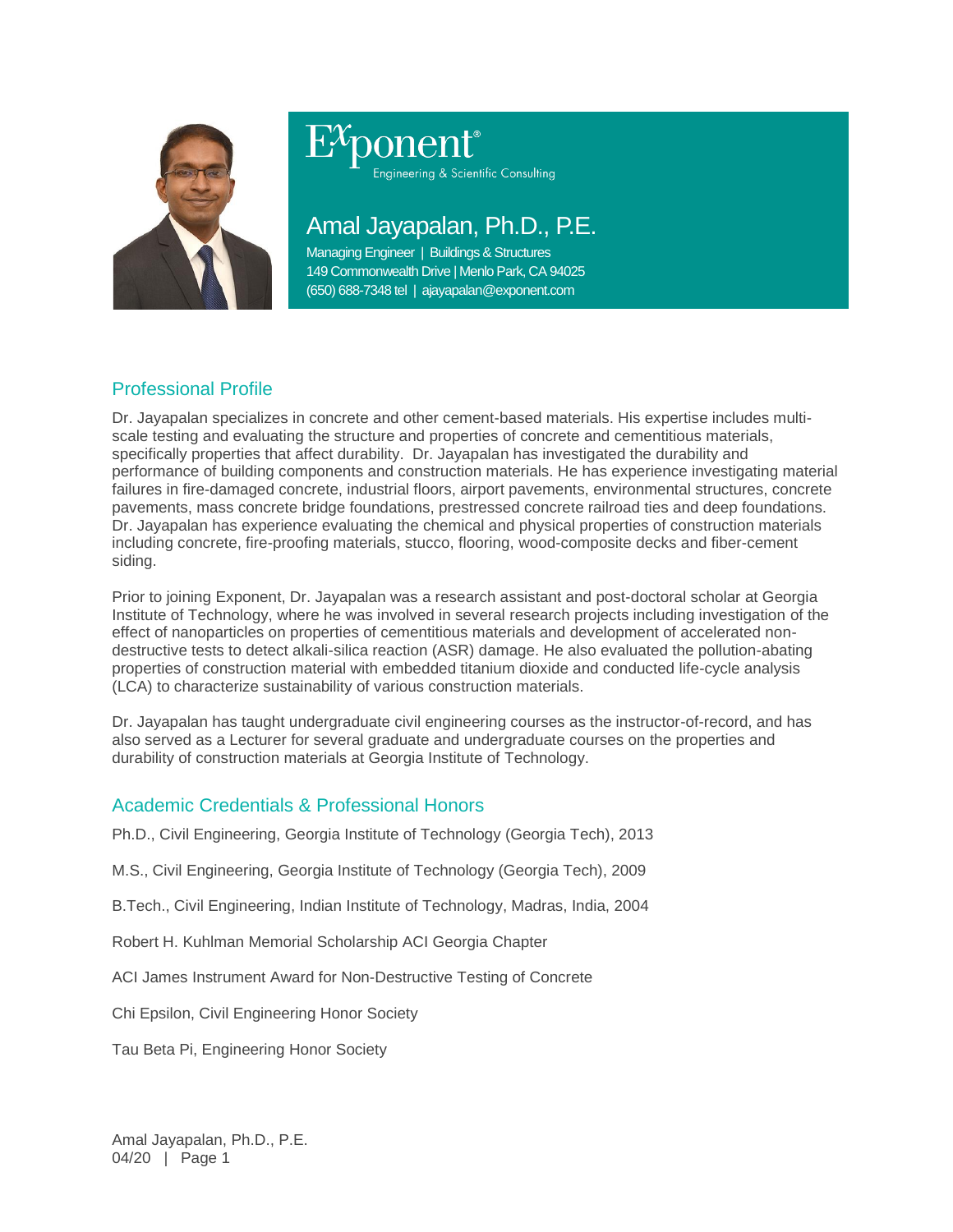#### Licenses and Certifications

Licensed Civil Engineer, California, #86131

### Professional Affiliations

American Concrete Institute

American Society of Civil Engineers

American Society for Testing and Materials

International Cement Microscopy Association

Society of Concrete Petrographers

#### **Publications**

Jayapalan A, Lee BY, Land E, Bergin M, Kurtis K. Photocatalytic efficiency of cement-based materials: Demonstration of proposed test method. ACI Materials Journal 2015; 112(2): 219-228.

Jayapalan A, Jue M, Kurtis K. Nanoparticles and apparent activation energy of Portland cement. Journal of the American Ceramic Society 2014; 97(5):1534-1542.

Lee BY, Jayapalan A, Bergin M, Kurtis K. Photocatalytic cement exposed to nitrogen oxides: Effect of oxidation and binding. Cement and Concrete Research 2014; 60:30-36.

Jayapalan A, Lee BY, Kurtis K. Can nanotechnology be 'green'? Comparing efficacy of nano and microparticles in cementitious materials. Cement and Concrete Composites 2013; 36: 16-24.

Lee BY, Jayapalan A, Kurtis K. Effects of nano-TiO2 on properties of cement-based materials. Magazine of Concrete Research 2013; 65(21-22):1393-1302.

Moser R, Jayapalan A, Garas V, Kurtis K. Assessment of binary and ternary blends of metakaolin and class C fly ash for ASR mitigation in concrete. Cement and Concrete Research 2010; 40(12):1664-1672.

Jayapalan A, Lee BY, Fredrich S, Kurtis K. Influence of addition of anatase TiO2 nanoparticles on early age properties of cement-based materials. Transportation Research Record 2010; 1(2141):41-46.

Garas V, Jayapalan A, Kahn L, Kurtis K. Micro- and nanoscale characterization of effect of interfacial transition zone on tensile creep of ultra-high performance concrete. Transportation Research Record 2010; 1(2141):82-88.

Chen J, Jayapalan A, Kurtis K, Kim J-Y, Jacobs L. Rapid evaluation of alkali-silica reactivity of aggregates using a nonlinear resonance spectroscopy technique. Cement and Concrete Research 2010; 40(6):914-923.

Garas V, Jayapalan A, Kahn L, Kurtis K. Multi-scale investigation of the effect of thermal treatment on the tensile creep of ultra-high performance concrete: Preliminary assessment. International Journal of Materials and Structural Integrity 2009; 3(2-3):187-200. (Invited paper).

Chen J, Jayapalan A, Kurtis K, Kim J-Y, Jacobs L. Nonlinear wave modulation spectroscopy method for ultra-accelerated alkali-silica reaction assessment. ACI Materials Journal 2009; 106:340-348.

#### **Conference Proceedings**

Amal Jayapalan, Ph.D., P.E. 04/20 | Page 2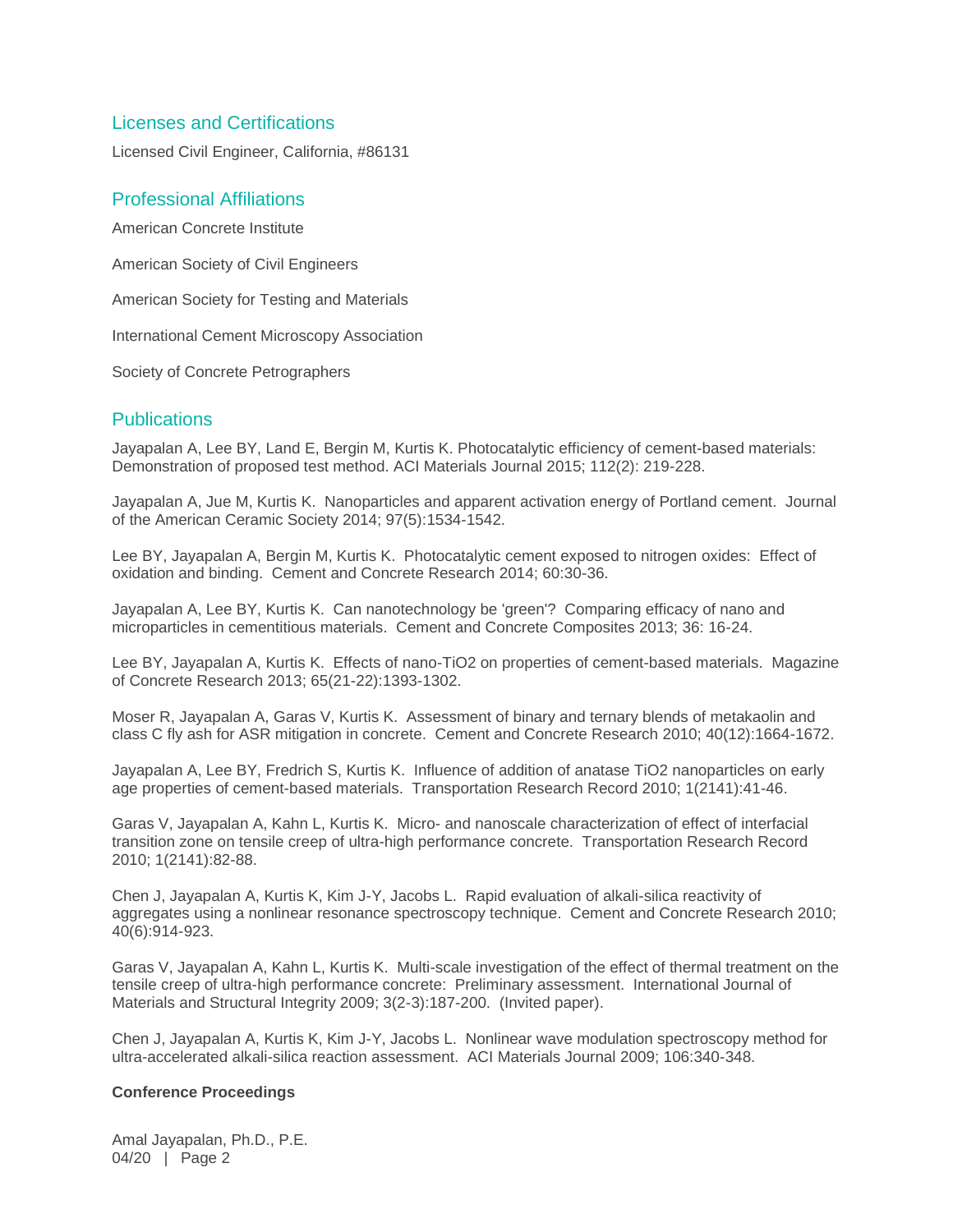Jayapalan A, Lee BY, Kurtis K. Assessment of environmental impact of the addition of photocatalytic nanoparticles to cementitious materials. 8th International Conference on Concrete in the Low Carbon Era, Dundee, UK, 2012.

Chen J, Jayapalan A, Kurtis K, Kim J-Y, Jacobs L. Characterization of distributed damage in mortars using a nonlinear acoustic technique. AIP Conference Proceedings; Review of Progress in Quantitative Nondestructive Evaluation Volume 29, 1211(1):1517-1524, Kingston, Rhode Island, 2010.

Jayapalan A, Lee BY, Kurtis K. Effect of nano-sized titanium dioxide on early age hydration of Portland cement. 3rd International Symposium on Nanotechnology in Construction (NICOM), Prague, Czech Republic, 2009.

Chen J, Jayapalan A, Kim J-Y, Kurtis K, Jacobs L. Rapid assessment of alkali-silica reaction damage in cement mortars by nonlinear acoustic technique. AIP Conference Proceedings; Review of Progress in Quantitative Nondestructive Evaluation, 1096(1):1543-1549, Chicago, Illinois, 2009.

Chen J, Jayapalan A, Kurtis K, Kim, J-Y, Jacobs L. Ultra-accelerated assessment of alkali-aggregate reactivity by non-linear ultrasonic techniques. 13th International Conference on Alkali-Aggregate Reaction in Concrete (ICAAR), Trondheim, Norway, 2008.

Santhanam M, Jayapalan A. Influence of the degree of flakiness of local aggregate on the properties of self-compacting concrete. Proceedings of 29th Conference on Our World in Concrete and Structures, Singapore, 2004.

Santhanam M, Jayapalan A, Repaka V. Evaluation of hardened concrete properties using nondestructive methods. International conference on construction management and materials (CONMAT), IIT Kharagpur, 2003.

#### **Presentations and Posters**

Jayapalan A, Jue M, Kurtis K. Effect of nano particle additives on cement hydration reaction and "apparent activation energy" of cement. ACI Spring 2013 Convention, Minneapolis, MN, 2013. Presented in Research in Progress session.

Jayapalan A, Kurtis K. Properties of cement with titanium dioxide and limestone particle additives. American Ceramic Society - Cements Division and Advanced Cement Based Materials (ACBM) meeting, Nashville, TN, 2011.

Jayapalan A, Kurtis K. Nano and micro particle additions to cement. National Science Foundation CMMI Research and Innovation Conference, Atlanta, GA, 2011.

Jayapalan A, Kurtis K. Early age properties of cement in the presence of nano and micro particle additives. American Ceramic Society - Cements Division and ACBM meeting West Lafayette, IN, 2010.

Jayapalan A., Chen J, Kurtis K. Ultra-accelerated assessment of alkali-reactivity of aggregate. PCA 2009 Fall Meeting, Chicago, IL 2009.

Jayapalan A, Lee BY, Kurtis K. Influence of nano-anatase titanium dioxide on cement hydration: Experiments and modeling. International Summit on Cement Hydration Kinetics and Modeling (sponsored by NSF), Laval University, Quebec, 2009.

Jayapalan A, Chen J, Kurtis K, Kim, J-Y, Jacobs L. NDE techniques for characterization of Alkali-Silica Reaction damage of mortars. ACI Fall 2008 Convention, St. Louis, MO, 2008. Presented to the ACI Committee 228 (Nondestructive Testing of Concrete).